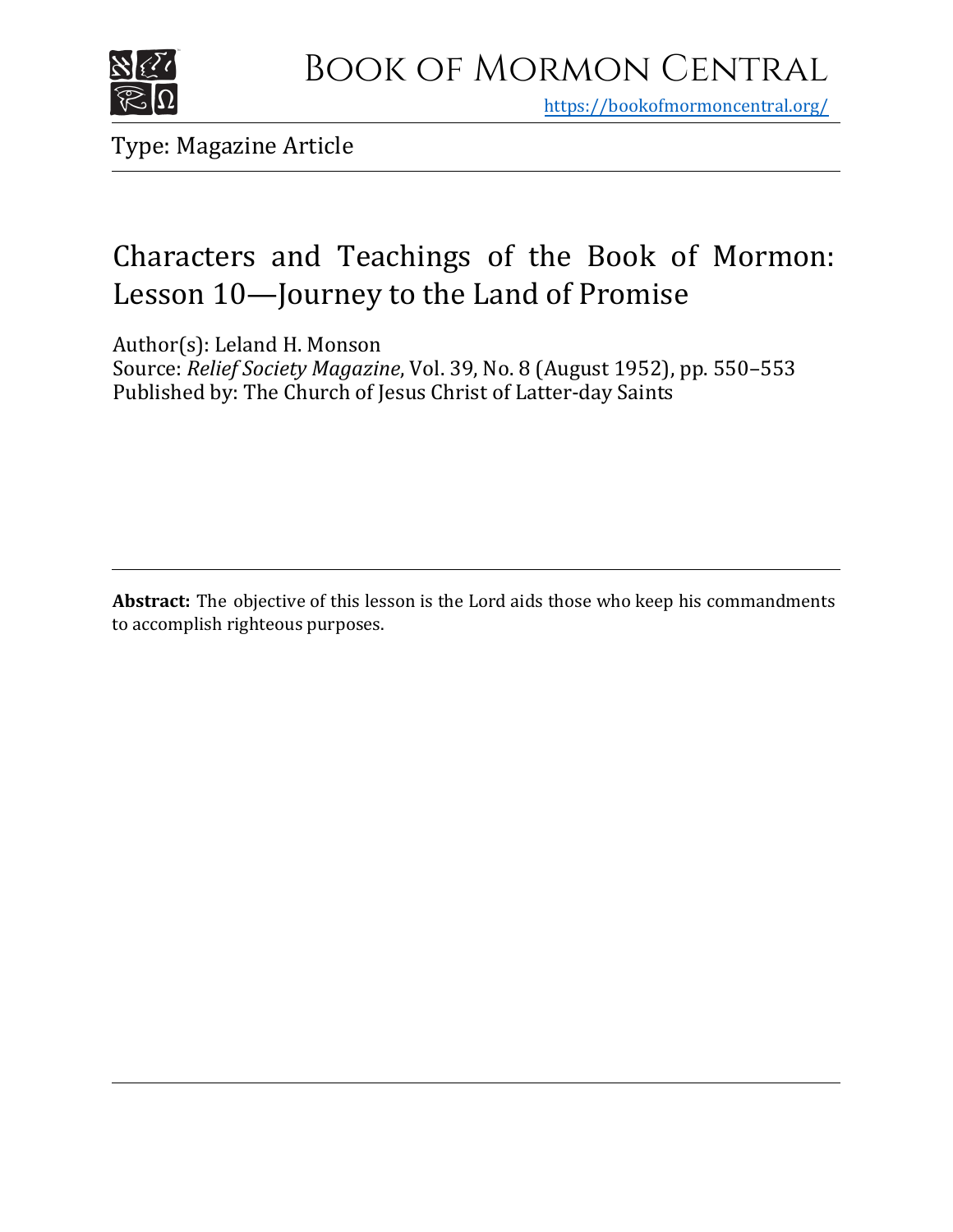

## $S$ *heology*—Characters and Teachings of The Book of Mormon

Lesson 10—Journey to the Land of Promise

### *Elder Leland H. Monson*

(Text: The Book of Mormon, <sup>1</sup> Nephi, Chapters 16-18)

For Tuesday, November 4, 1952

Objective: The Lord aids those who keep his commandments to accomplish righteous purposes.

MITH the needed spiritual instruction, the possession of the brass plates, the membership of the colony completed, and a compass to point the way they should travel, Lehi and his group started from the valley of Lemuel into the wilderness. Dr. Hugh Nibley, in his series of articles on "Lehi in the Desert," presents logical evidence which he feels is sufficient to justify our drawing the conclusion that it was a camel caravan. The little colony took with them their tents, provisions, and seeds of every kind, and departed into the wilderness across the river Laman.

They traveled four days in nearly a south-southeast direction. They camped at a place they called Shazer. This stop was necessary, for they had need of replenishing their supplies of food. The men seem to have been experienced archers. Equipped with bows and arrows, they went into the wilderness to secure food for their families.

Having replenished their supplies, they went forth again into the wilderness. They followed the same general direction as before, following the direction indicated by the compass, which took them into the more fertile parts of the wilderness which were near the Red Sea. After traveling for many days, they felt the need of further rest and of replenishing their supplies. They halted their journey.

We might designate this place as the camp of the broken bow, for here it was that Nephi broke the steel bow he had brought with him from Jerusalem, making it extremely difficult to obtain food. The bows of the other men had become almost useless because they had lost their spring. Unable to face difficulty and disaster with courageous hearts, they were sorrowful and "did murmur" against the Lord. Nephi, however, blessed with ability to adjust himself to the situation at hand, and possessing initia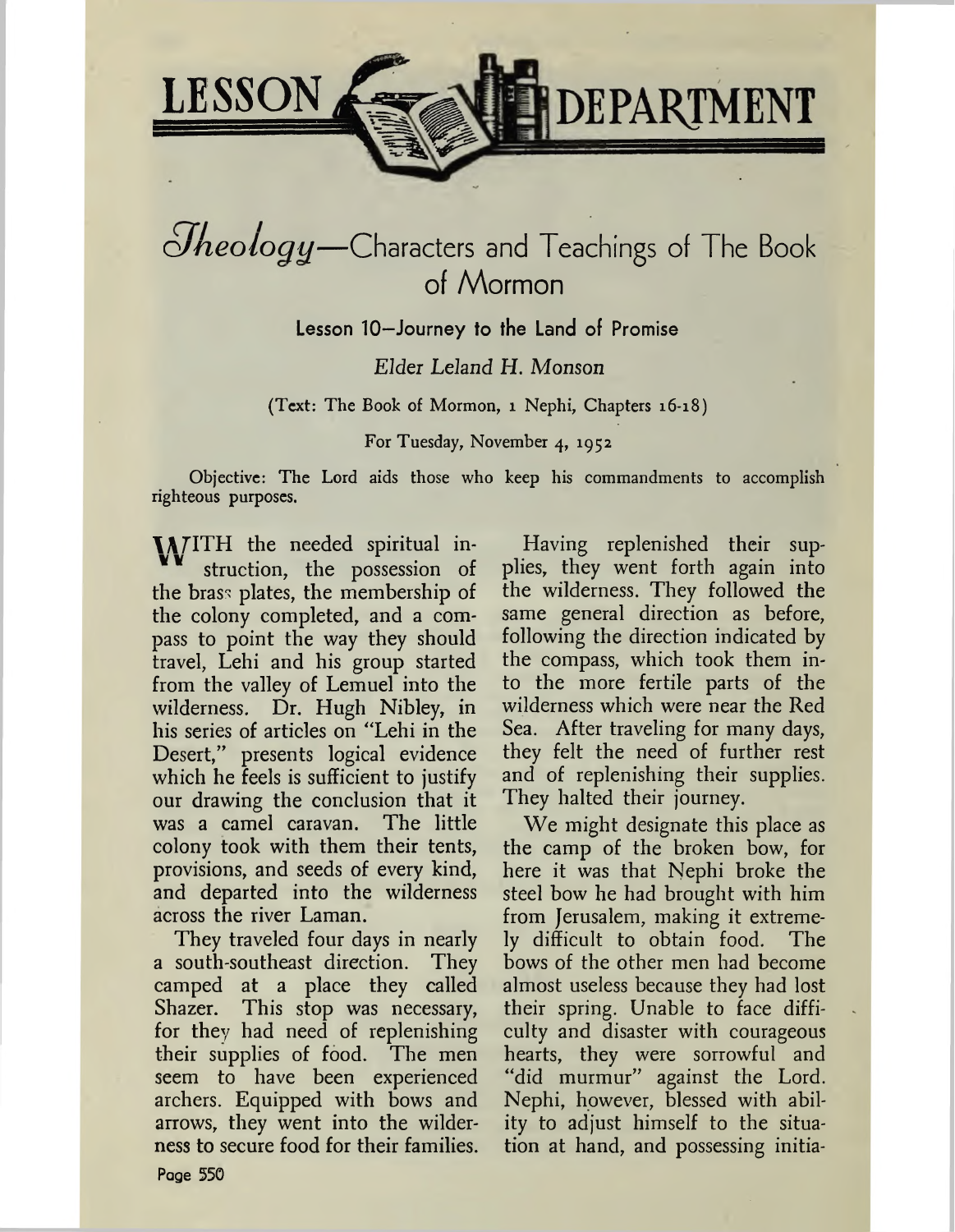tive and resourcefulness to a high degree, fabricated a bow and arrow from wood. With this bow and arrow, a sling, and stones, Nephi, following directions given him on the compass, climbed to the top of a mountain and killed animals in sufficient quantity to supply the colony.

It is interesting to note Nephi'<sup>s</sup> account of the workings of the ball. (See <sup>1</sup> Nephi 16:26-30.)

Hunting with the bow and arrow and with the slingshot was the common procedure among the Arabs living near Jerusalem in 600 B.C. Nephi's description of hunting corresponds with known historical facts concerning hunting in that territory in 600 b.c.

Their next journey was to a place called Nahom, which took them many days. Here Ishmael died and was buried. His death, together with hunger, thirst, and fatigue caused the daughters of Ishmael to murmur against Lehi and Nephi and to desire that they be allowed to return to Jerusalem. They even plotted with Laban, Lemuel, and the sons of Ishmael to kell Lehi and Nephi. Conditions were ripe for another rebellion among a large part of the colony, but the voice of the Lord came and chastened them exceedingly, so that they repented of their sins.

All of the traveling up to now had been in a south-southeast direction, undoubtedly through the more fertile parts along the Red Sea. Their next journeying was to take them nearly east to the shores of Irreantum (many waters). They named the place Bountiful, because there was so much fruit and wild honey there.

It was a time of rejoicing for the little colony when they came to the seashore. For eight years they had suffered from lack of food, physical exhaustion, and the worry and anxiety incident to traveling through a strange wilderness. The Lord had forbidden them to make much fire, perhaps as a means of promoting safety from discovery by wandering bands of nomads who might have killed them. Resulting from this command not to make much fire, were many problems of food preparation, but the Lord said: "I will make thy food become sweet, that ye cook it not" (1 Nephi 17:12).

Other difficulties were experienced by the women, for they gave birth to children in the wilderness. Despite these difficulties, however, the women became strong like unto the men, and learned to suffer hardships without murmuring.

The members of this little colony were now fully cognizant that if "the children of men keep the commandments of God he doth nourish them, and strengthen them, and provide means whereby they can accomplish the thing which he has commanded them  $\ldots$ ." (1 Nephi 17:3). They must have rejoiced in this knowledge, and must have recognized that, through the furnace of affliction, one is refined.

When the colony "had been in the land of Bountiful for the space of many days," the Lord instructed Nephi to build a ship in which they were to sail to the land of promise. Nephi made tools from ore which he smelted from the rock, having been divinely directed to the ore. From the skins of animals, he made a bellows with which to blow the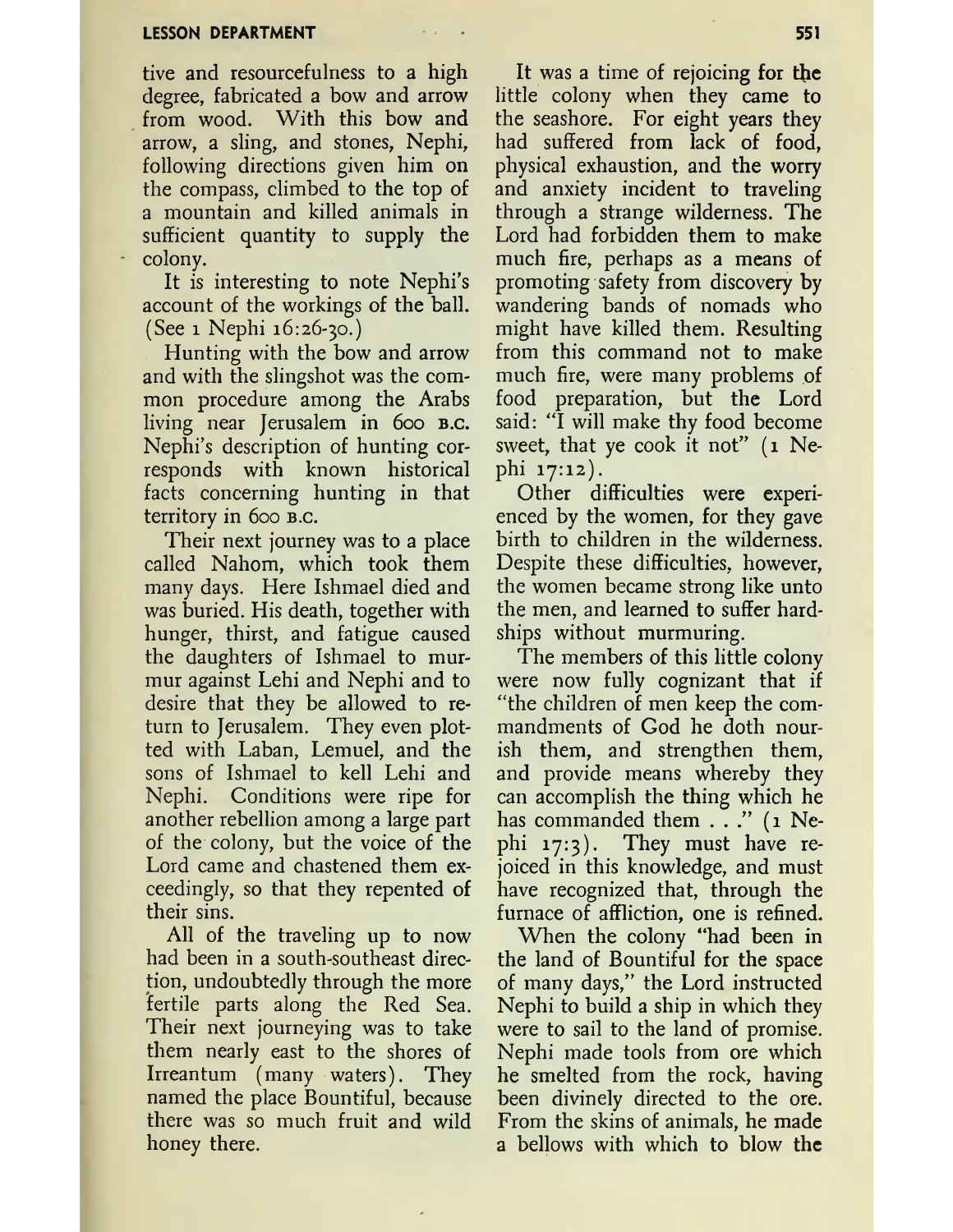fire, and smote two stones together to make fire.

It was amidst all kinds of adversity that Nephi built the ship. His brothers labored reluctantly, because they believed he did not have the knowledge to build a ship and did not believe that the Lord had instructed him. Like other obstructionists, they stood by the wayside and made their incisive remarks. "Our brother is a fool," they said. They expressed themselves as wishing they had remained in Jerusalem where they could have enjoyed themselves, and asserted the righteousness of the people of Jerusalem.

Nephi, in opposition to their arguments that God had not instructed him, presented a sound inductive argument in which he cited many historical examples to prove that the Lord does direct men. "He leadeth away the righteous into precious lands/' he said to them, "and the wicked he destroyeth, and curseth the land unto them for their sakes" (1 Nephi 17:38). Nephi knew that "he that is righteous is favored of God" (1 Nephi 17:35).

Many more things did Nephi tell them, calling them to repent:

And now it came to pass that when **I** had spoken these words they were angry with me, and were desirous to throw me into the depths of the sea; and as they came forth to lay their hands upon me I spake unto them, saying: In the name of the Almighty God, I command you that ye touch me not, for I am filled with the power of God, even unto the consuming of my flesh; and whoso shall lay his hands upon me shall wither even as a dried reed; and he shall be as naught before the power of God, for God shall smite him  $(I \text{ Nephi } 17:48)$ .

And it came to pass that I, Nephi, said many things unto my brethren, insomuch that they were confounded and could not contend against me; neither durst they lay their hands upon me . . . (I Nephi 17:52).

And the Lord told Nephi that he would shock his brethren "and this will I do, that they may know that I am the Lord their God And the Lord shook them, even as he said. "And now, they said: We know of a surety that the Lord is with thee, for we know that it is the power of the Lord that has shaken us." And Nephi'<sup>s</sup> older brothers fell down and were about to worship him, but Nephi would not allow it, telling them that the Lord their God was the one they should worship. The brothers were humbled, and they ceased to impede the work of building the ship (1 Nephi 17:52-55).

Nephi's power and reliance on God may remind us of Parley P. Pratt's description of Joseph Smith in Richmond jail, when Joseph rebuked the guards for their base conduct. "SILENCE, ye fiends of the infernal pit. In the name of Jesus Christ I rebuke you, and command you to be still; I will not live another minute and hear such language. Cease such talk, or you or I die THIS INSTANT!"

Describing the event, Parley P. Pratt writes:

He ceased to speak. He stood erect in terrible majesty. Chained, and without a weapon; calm, unruffled and dignified as an angel, he looked upon the quailing guards, whose weapons were lowered or dropped to the ground; whose knees smote together, and who, shrinking into a corner, or crouching at his feet, begged his pardon, and remained quiet till a change of guards.